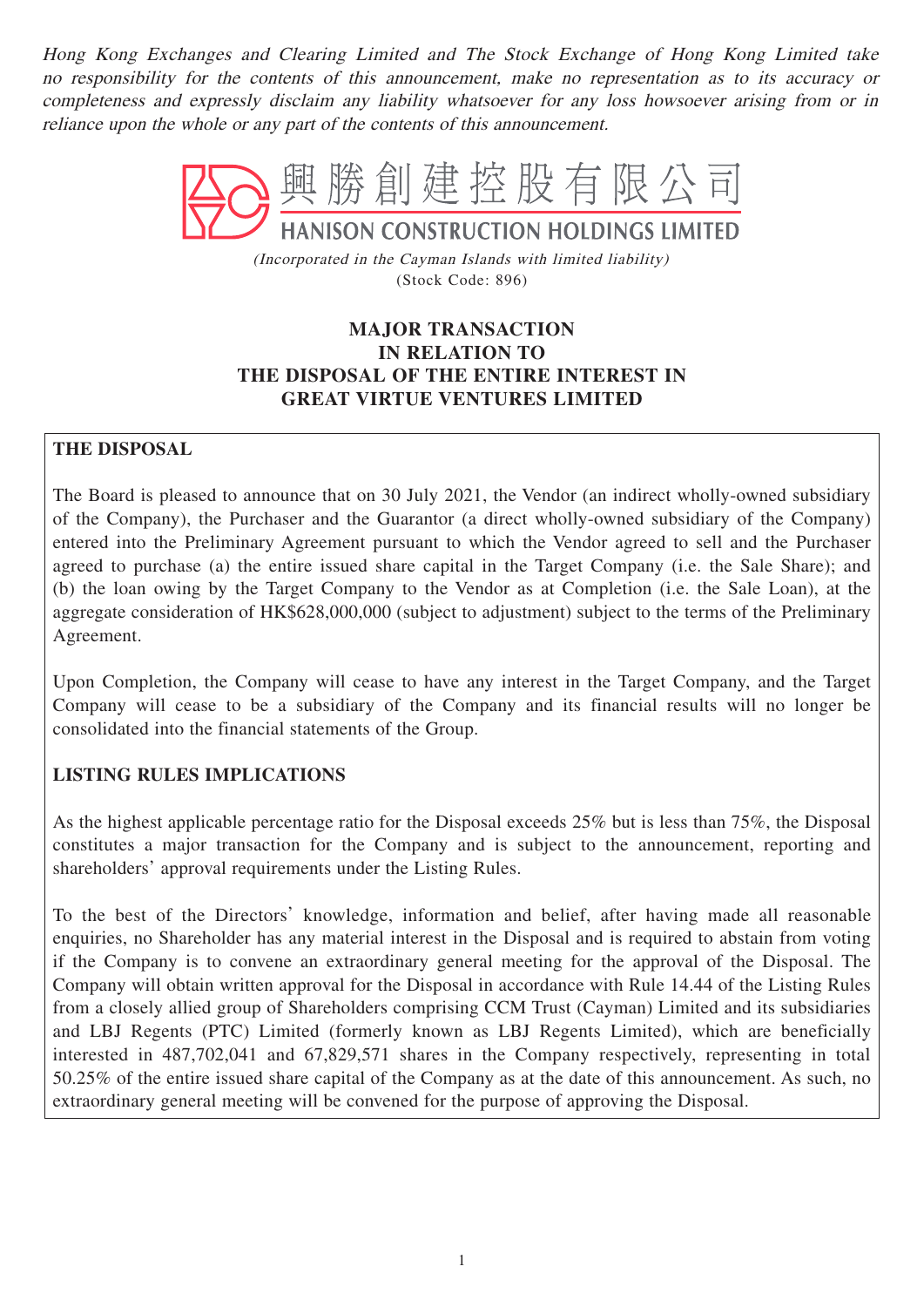Pursuant to Rule 14.41(a) of the Listing Rules, the Company is required to despatch a circular containing, among other information, further details of the Preliminary Agreement and the Disposal, to the Shareholders within 15 business days after the publication of this announcement, which is on or before 20 August 2021. As it is expected that the parties will enter into the Formal Agreement on or before 14 September 2021, the Company will apply to the Stock Exchange for a waiver from strict compliance with Rule 14.41(a) of the Listing Rules for the circular to be despatched on or before 18 October 2021 so as to include any additional information in relation to the Disposal arising from the Formal Agreement. The Company will make further announcement after the waiver from the Stock Exchange has been obtained or when the Formal Agreement has been entered into, and the expected despatch date of the circular has been confirmed.

# **THE DISPOSAL**

The Board is pleased to announce that on 30 July 2021, the Vendor (an indirect wholly-owned subsidiary of the Company), the Purchaser and the Guarantor (a direct wholly-owned subsidiary of the Company) entered into the Preliminary Agreement pursuant to which the Vendor agreed to sell and the Purchaser agreed to purchase (a) the entire issued share capital in the Target Company (i.e. the Sale Share); and (b) the loan owing by the Target Company to the Vendor as at Completion (i.e. the Sale Loan), at the aggregate consideration of HK\$628,000,000 (subject to adjustment) subject to the terms of the Preliminary Agreement.

#### **The Preliminary Agreement**

The principal terms of the Preliminary Agreement are summarised as follows:

#### **Date**

30 July 2021

## **Parties**

(i) the Vendor, an indirect wholly-owned subsidiary of the Company, as the vendor

(ii) the Purchaser, as the purchaser

(iii) the Guarantor, a direct wholly-owned subsidiary of the Company, as the Vendor's guarantor

To the best knowledge, information and belief of the Directors, after having made all reasonable enquiries, each of the Purchaser and its ultimate beneficial owner is a third party independent of and not connected with the Company and its connected persons.

## **Subject Matter**

The Sale Share, representing the entire issued share capital in the Target Company, and the Sale Loan, representing the loan owing by the Target Company to the Vendor as at Completion. The Target Company directly holds 100% legal and beneficial ownership of the Property. The Property is sold on an "as-is" basis free from encumbrances save for the Bank Loan Securities which will be released on Completion, the Existing Tenancies, further details of which are set out below in this announcement, and the Future Tenancies (if any).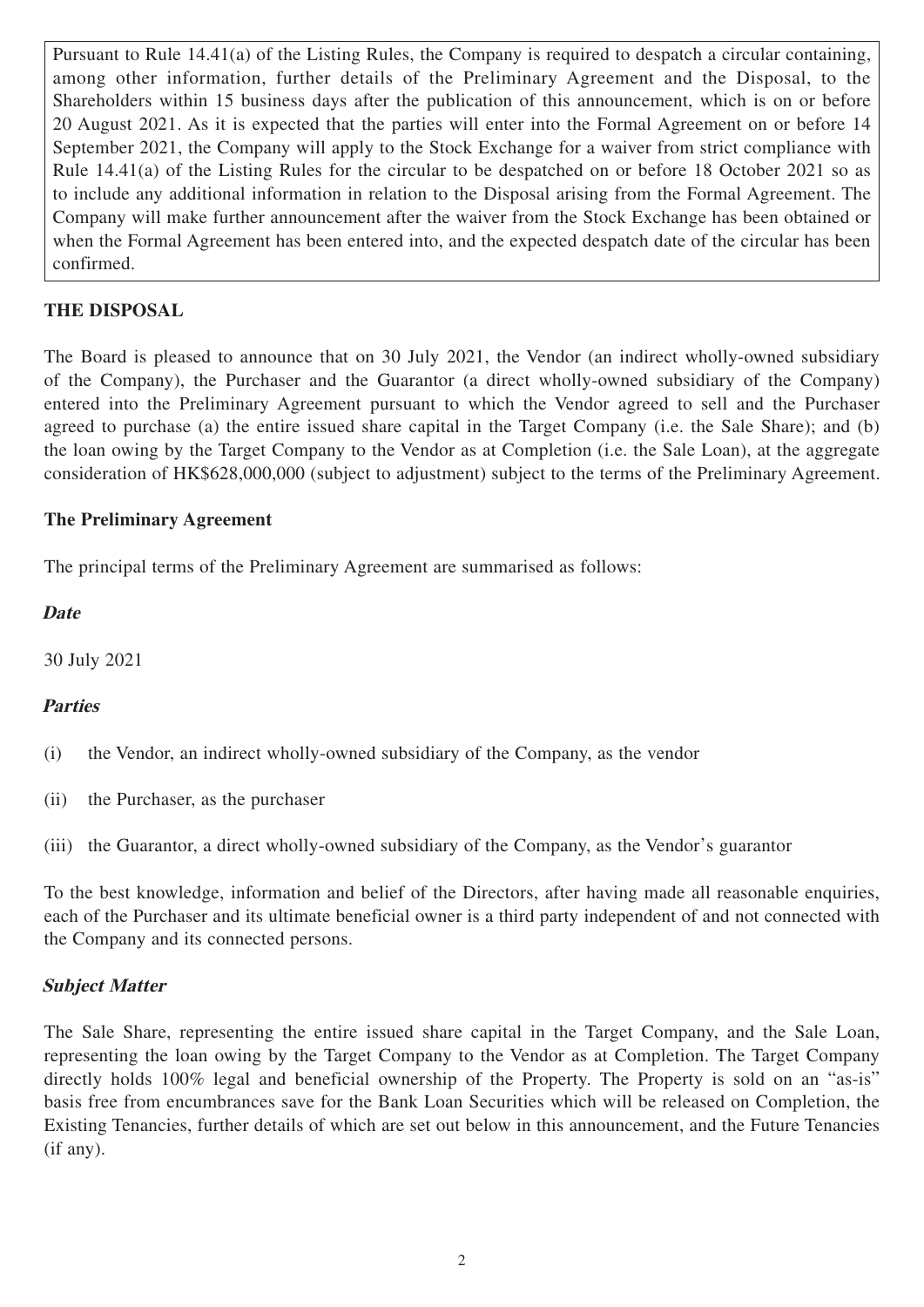The parties shall not be obliged to complete the sale and purchase of the Sale Share or the assignment of the Sale Loan unless the sale and purchase of the Sale Share and the assignment of the Sale Loan are completed simultaneously.

# **Consideration**

The Consideration payable under the Preliminary Agreement is HK\$628,000,000, subject to adjustment as described in the paragraph headed "Adjustment to the Consideration" below, has been and shall be paid by the Purchaser in the following manner:

- (a) a sum of HK\$31,400,000, being the initial deposit (the "**Initial Deposit**"), has been paid to the Vendor's solicitors as stakeholders upon signing of the Preliminary Agreement;
- (b) a sum of HK\$31,400,000, being the further deposit (the "**Further Deposit**", together with the Initial Deposit, the "**Deposits**"), shall be paid to the Vendor's solicitors as stakeholders on or before the Further Deposit Date; and
- (c) the balance of the Consideration (the "**Completion Payment**"), after deducting the Deposits and the Rent Free Period Payment, shall be settled at Completion in the following manner:
	- (i) a sum equal to the amount payable to fully release and discharge the Bank Loan Securities (if any) shall be paid directly to the relevant bank; and
	- (ii) the remaining balance of the Completion Payment shall be paid to the Vendor.

If the Further Deposit has not been paid on or before the Further Deposit Date, then unless otherwise agreed in writing between the parties, the Vendor may by notice terminate the Preliminary Agreement and the Initial Deposit shall be forfeited to the Vendor as liquidated damages.

## **Adjustment to the Consideration**

The Consideration shall be adjusted such that there shall be added to the Consideration the amount (if any) by which the Net Asset Value is more than zero, or there shall be deducted from the Consideration the amount of Net Liabilities.

The Consideration was determined based on arm's length negotiations between the Vendor and the Purchaser with reference to the prevailing market price of similar properties at similar locations and the prevailing rental yield as compared to the Property.

## **Conditions Precedent**

Completion is conditional upon the following conditions precedent being satisfied (or waived by the Purchaser) on or before the Completion Date:

(a) the Target Company being able to prove and give title to the Property in accordance with sections 13 and 13A of the Conveyancing and Property Ordinance (Cap. 219 of the Laws of Hong Kong);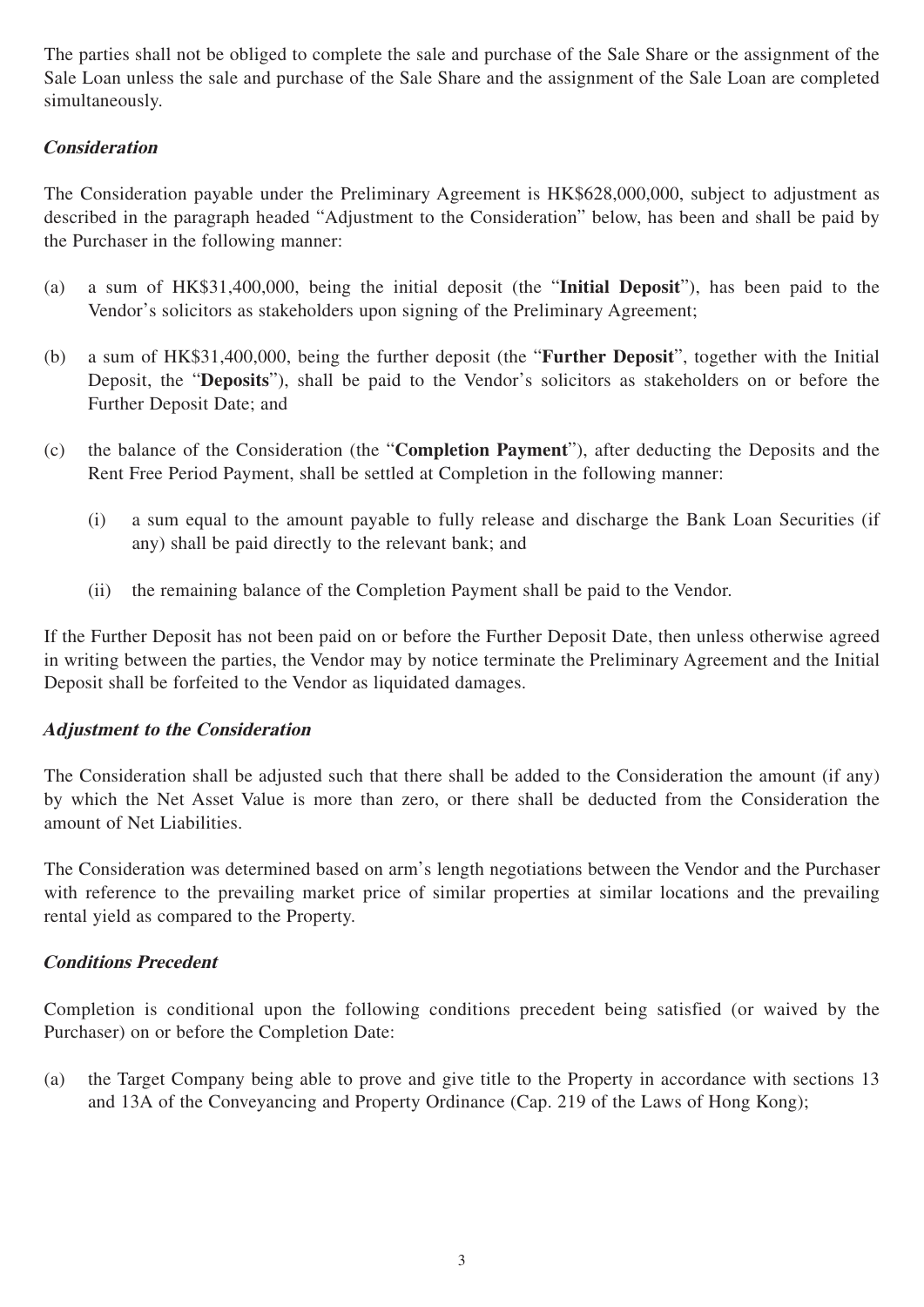- (b) the Purchaser having undertaken its due diligence investigation on the Target Company and the Property and being satisfied with the due diligence results; and
- (c) the approval of the Disposal and the Preliminary Agreement by the Shareholders in the manner as required under the Listing Rules having been obtained.

If the Purchaser shows (or the Vendor has indicated in writing) on the Further Deposit Date, that the Company will be unable to satisfy the condition precedent set out in (a) above on or before the Completion Date, and/or if the condition precedent set out in (c) above has not been satisfied before the Further Deposit Date, unless the parties otherwise agree in writing, the Purchaser may on the Further Deposit Date terminate the Preliminary Agreement by way of written notice to the Vendor, and the Vendor shall procure the Vendor's solicitors to return the Deposits to the extent already paid by the Purchaser.

If any of the conditions precedent (a) to (c) set out above has not been satisfied, or waived by the Purchaser (as the case may be), on or before the Completion Date, either the Vendor or the Purchaser shall be entitled to terminate the Preliminary Agreement by notice to the other party, unless the parties otherwise agree in writing, and the Vendor shall procure the Vendor's solicitors to return all Deposits to the extent already paid by the Purchaser.

## **Completion**

Completion shall take place on the Completion Date. Upon Completion, the Company will cease to have any interest in the Target Company, and the Target Company will cease to be a subsidiary of the Company and its financial results will no longer be consolidated into the financial statements of the Group.

# **Guarantee**

The Guarantor guarantees to the Purchaser the due observance and performance of the Vendor's obligations and undertakings under the Preliminary Agreement and to pay, on demand, any sum which the Vendor fails to pay to the Purchaser in accordance with the Preliminary Agreement.

# **Formal Agreement**

The Vendor and the Purchaser shall use all reasonable endeavours to agree and enter into the Formal Agreement on or before the Further Deposit Date. In the event the parties fail to agree on the terms of the Formal Agreement, the Preliminary Agreement shall remain valid and in full force and effect.

# **INFORMATION OF THE TARGET COMPANY AND THE PROPERTY**

The Target Company is a company incorporated in the British Virgin Islands and is a property holding company with the sole purpose of holding the Property.

The Property constitutes the entire block of building located at No.1 Tai Yip Street, Kwun Tong, Kowloon, Hong Kong with a total gross floor area of 62,889 square feet. The Existing Tenancies will expire during the period between February 2022 and July 2023. The aggregate monthly rent of the Existing Tenancies is approximately HK\$967,000.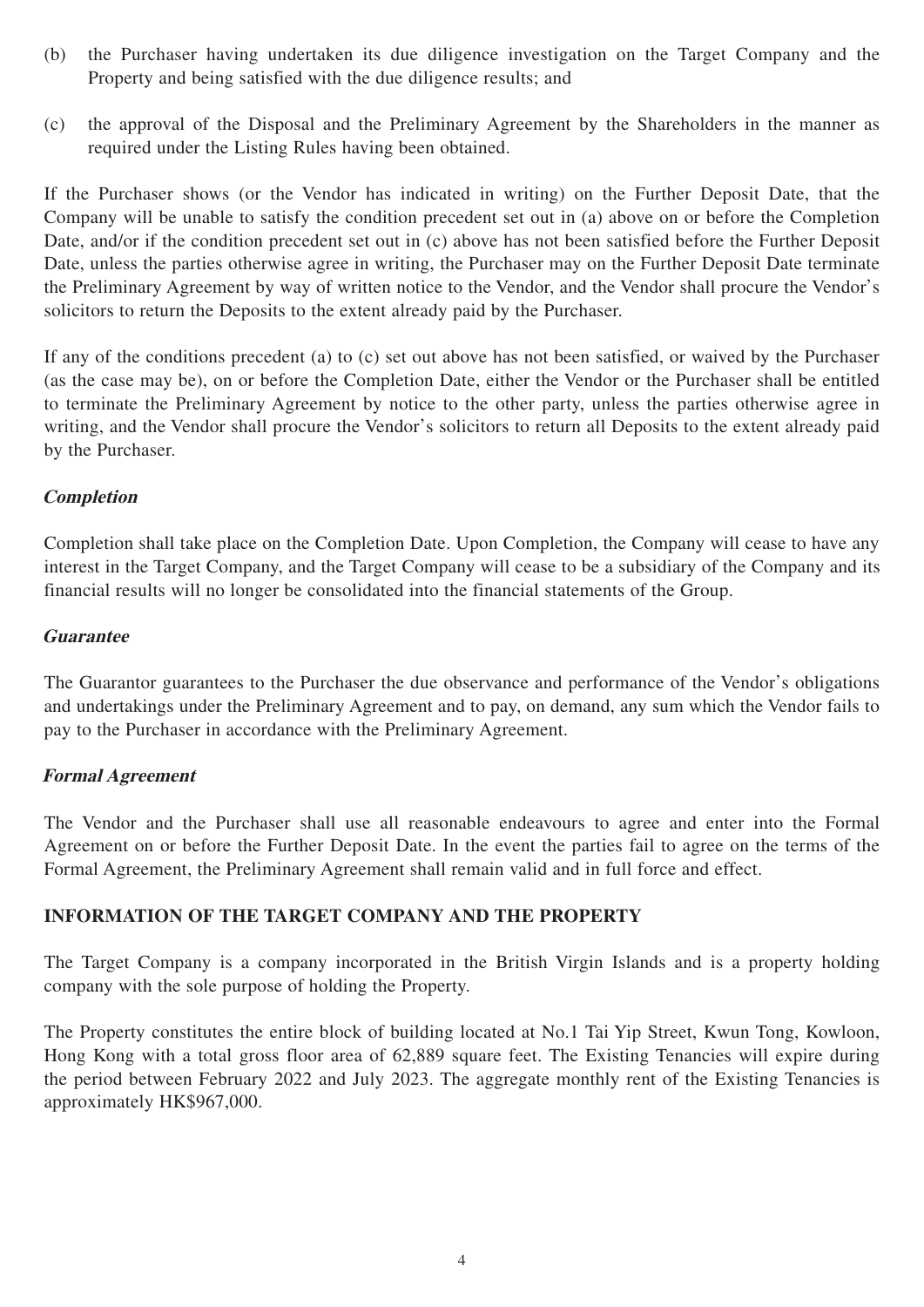Set out below is a summary of certain financial information of the Target Company for each of the financial years ended 31 March 2020 and 31 March 2021:

|                                                           | For the year ended 31 March              |                                   |
|-----------------------------------------------------------|------------------------------------------|-----------------------------------|
|                                                           | 2020<br>( <i>HK\$'000</i> )<br>(audited) | 2021<br>(HK\$'000)<br>(unaudited) |
| Net (loss)/profit before taxation and extraordinary items | (18,954)                                 | 2,118                             |
| Net (loss)/profit after taxation and extraordinary items  | (18,954)                                 | 1,983                             |

The unaudited net liability value of the Target Company as at 31 March 2021 was approximately HK\$16,977,000.

# **INFORMATION OF THE GROUP**

The Company is an investment holding company incorporated in the Cayman Islands, the securities of which are listed on the Stock Exchange. The principal business activities of the Group are construction, interior and renovation works, supply and installation of building materials, property investment, property development, provision of property agency and management services and sale of health products.

The Vendor is an investment holding company incorporated in the British Virgin Islands and an indirect wholly-owned subsidiary of the Company and a direct wholly-owned subsidiary of the Guarantor.

The Guarantor is an investment holding company incorporated in the British Virgin Islands and a direct wholly-owned subsidiary of the Company.

## **INFORMATION OF THE PURCHASER**

The Purchaser is a company incorporated in the British Virgin Islands and is principally engaged in investment holding. It is ultimately beneficially owned by Lee Chun Kee, Charlie.

# **REASONS FOR THE DISPOSAL**

The Directors undertake strategic reviews of the Group's assets from time to time with a view to maximising returns to the Shareholders. The Directors consider that the current market presents a good opportunity for the Company to unlock the value of the Target Company. Accordingly, the Directors believe that the Disposal will enable the Company to reallocate capital into future investment opportunities and pursue other opportunities.

The Directors (including the independent non-executive Directors) consider that the Disposal, the terms of the Preliminary Agreement and the transactions contemplated thereunder are on normal commercial terms and are fair and reasonable and in the interests of the Company and the Shareholders as a whole.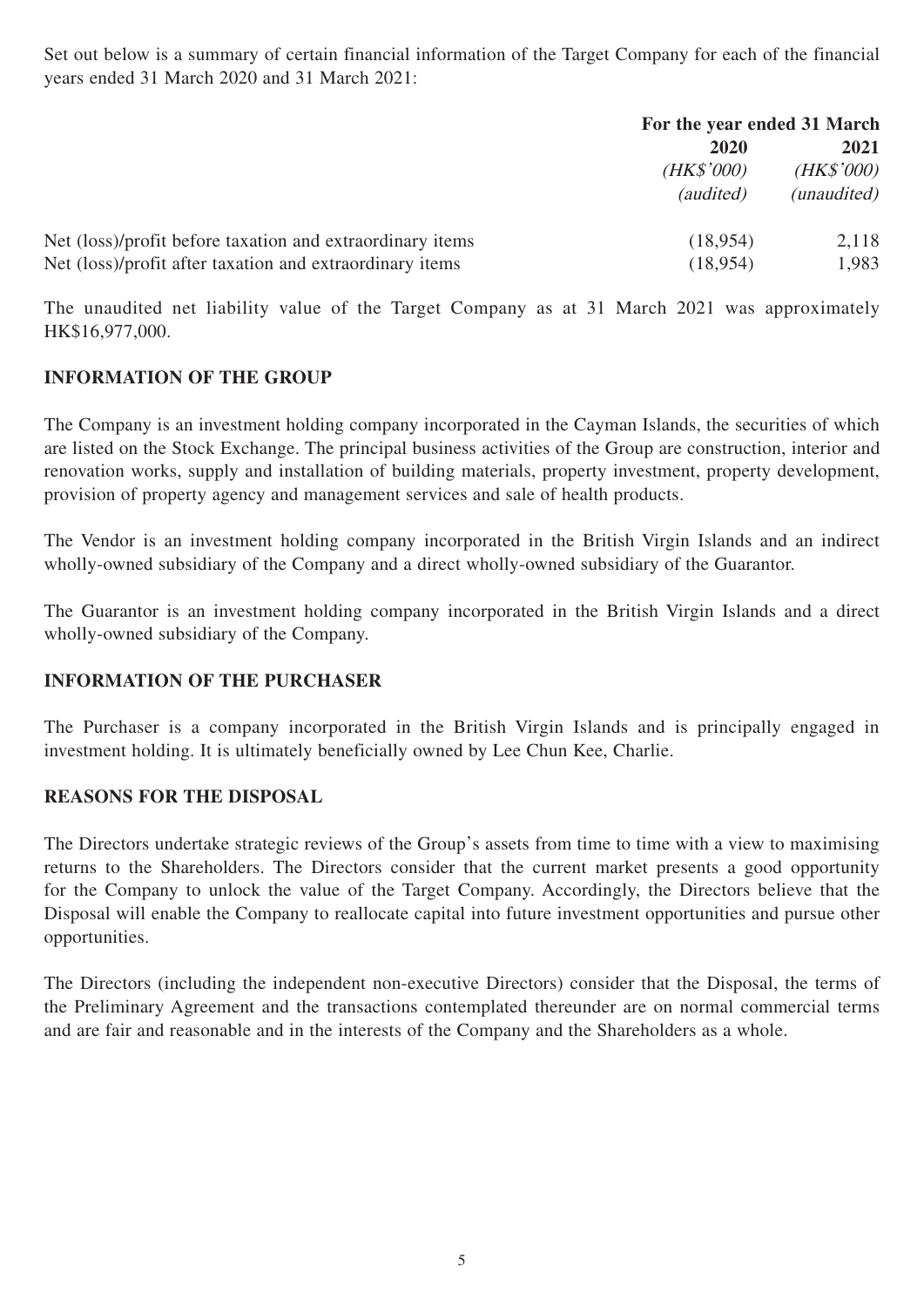## **FINANCIAL IMPACT ON THE GROUP AND USE OF PROCEEDS**

Upon Completion, the Group expects to recognise a gain on change in fair value of investment properties of approximately HK\$106,193,000 before costs and expenses relating to the Disposal in the financial year ending 31 March 2022. The actual gain on the change in fair value of investment properties to be recorded by the Company is subject to audit and may be different from the estimated amount.

The net proceeds arising from the Disposal are expected to be used as general working capital and/or financing and possible property or business investments.

## **LISTING RULES IMPLICATIONS**

As the highest applicable percentage ratio for the Disposal exceeds 25% but is less than 75%, the Disposal constitutes a major transaction for the Company and is subject to the announcement, reporting and shareholders' approval requirements under the Listing Rules.

To the best of the Directors' knowledge, information and belief, after having made all reasonable enquiries, no Shareholder has any material interest in the Disposal and is required to abstain from voting if the Company is to convene an extraordinary general meeting for the approval of the Disposal. The Company will obtain written approval for the Disposal in accordance with Rule 14.44 of the Listing Rules from a closely allied group of Shareholders comprising CCM Trust (Cayman) Limited and its subsidiaries and LBJ Regents (PTC) Limited (formerly known as LBJ Regents Limited), which are beneficially interested in 487,702,041 and 67,829,571 shares in the Company respectively, representing in total 50.25% of the entire issued share capital of the Company as at the date of this announcement. CCM Trust (Cayman) Limited and LBJ Regents (PTC) Limited (formerly known as LBJ Regents Limited) hold shares in the Company as the trustees of certain but not identical discretionary trusts of which members of the Cha Family (comprising, inter alios, Mr. Cha Mou Daid, Johnson, being a Director) are among the discretionary objects. As such, no extraordinary general meeting will be convened for the purpose of approving the Disposal. The Company will make further announcement if written approval cannot be obtained and an extraordinary general meeting will be convened.

Pursuant to Rule 14.41(a) of the Listing Rules, the Company is required to despatch a circular containing, among other information, further details of the Preliminary Agreement and the Disposal, to the Shareholders within 15 business days after the publication of this announcement, which is on or before 20 August 2021. As it is expected that the parties will enter into the Formal Agreement on or before 14 September 2021, the Company will apply to the Stock Exchange for a waiver from strict compliance with Rule 14.41(a) of the Listing Rules for the circular to be despatched on or before 18 October 2021 so as to include any additional information in relation to the Disposal arising from the Formal Agreement. The Company will make further announcement after the waiver from the Stock Exchange has been obtained or when the Formal Agreement has been entered into, and the expected despatch date of the circular has been confirmed.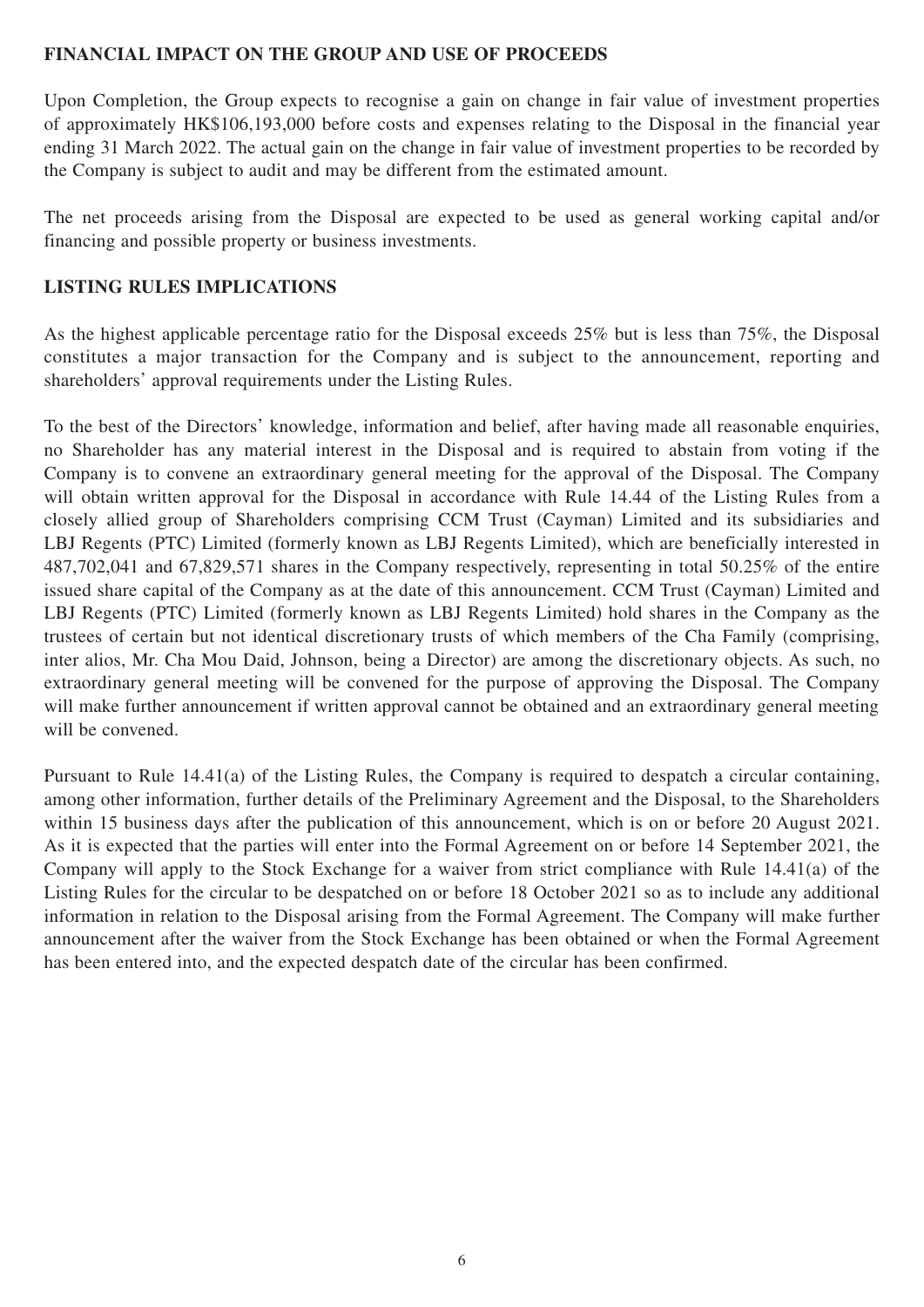## **DEFINITIONS**

In this announcement, unless the context requires otherwise, the following words and expressions have the following meanings:

| "Bank Loan"                                                         | the loan owing by the Target Company to a bank                                                                                                                                                                 |
|---------------------------------------------------------------------|----------------------------------------------------------------------------------------------------------------------------------------------------------------------------------------------------------------|
| "Bank Loan Securities"                                              | the existing security documents in relation to the Bank Loan entered into<br>by the Target Company in favour of the relevant bank (including, among<br>others, a mortgage over the Property)                   |
| "Board"                                                             | the board of Directors                                                                                                                                                                                         |
| "Company"                                                           | Hanison Construction Holdings Limited (stock code: 896), a company<br>incorporated in the Cayman Islands with limited liability, the securities of<br>which are listed on the Main Board of the Stock Exchange |
| "Completion"                                                        | completion of the Disposal in accordance with the terms of the<br><b>Preliminary Agreement</b>                                                                                                                 |
| "Completion Date"                                                   | the date of Completion, being 1 December 2021 or such other date as the<br>Vendor and Purchaser may agree in writing                                                                                           |
| "Completion Payment"                                                | has the meaning as defined in the section headed "The Preliminary<br>Agreement – Consideration"                                                                                                                |
| "connected persons",<br>"percentage ratio" and<br>"subsidiary(ies)" | each has the meaning as ascribed to it under the Listing Rules                                                                                                                                                 |
| "Consideration"                                                     | the consideration in the amount of HK\$628,000,000 (subject to<br>adjustment) payable by the Purchaser in respect of the Disposal                                                                              |
| "Deposits"                                                          | has the meaning as defined in the section headed "The Preliminary<br>Agreement – Consideration"                                                                                                                |
| "Directors"                                                         | the directors of the Company                                                                                                                                                                                   |
| "Disposal"                                                          | the disposal of the Sale Share and the Sale Loan by the Vendor to the<br>Purchaser pursuant to the Preliminary Agreement                                                                                       |
| "Existing Tenancies"                                                | the leases, tenancy agreements and/or licence agreements in respect of the<br>Property as at 20 July 2021                                                                                                      |
| "Formal Agreement"                                                  | the formal agreement in relation to the Disposal to be entered into among<br>the Vendor, the Purchaser and the Guarantor                                                                                       |
| "Further Deposit Date"                                              | the date of payment of the Further Deposit, being 14 September 2021 or<br>such other date as the Vendor and Purchaser may agree in writing                                                                     |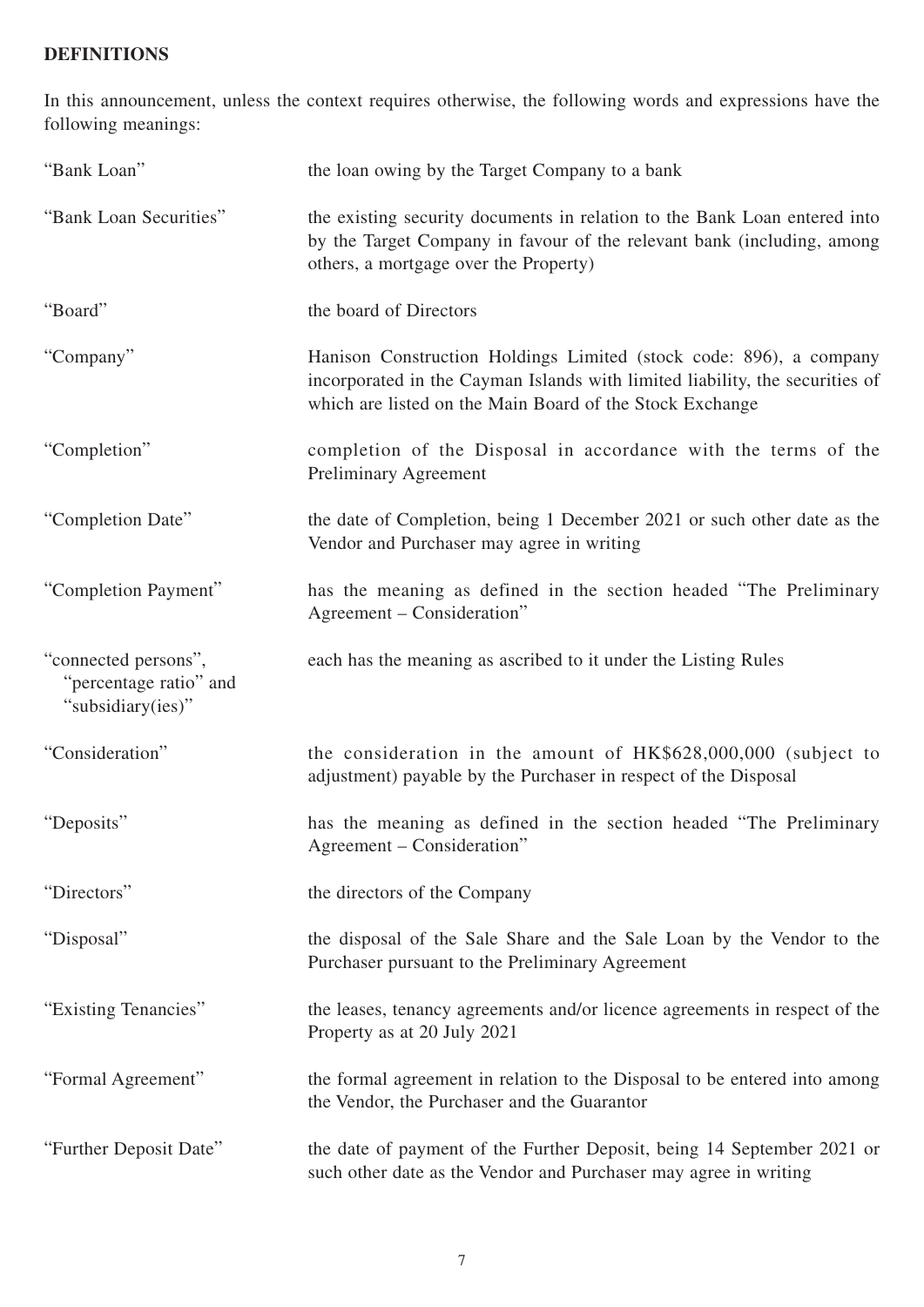| "Further Deposit"                          | has the meaning as defined in the section headed "The Preliminary<br>Agreement – Consideration"                                                                                                                                                                                                                                                                                         |
|--------------------------------------------|-----------------------------------------------------------------------------------------------------------------------------------------------------------------------------------------------------------------------------------------------------------------------------------------------------------------------------------------------------------------------------------------|
| "Future Tenancies"                         | the leases, tenancy agreements or licence agreements in respect of the<br>Property which may be entered into between the date of the Preliminary<br>Agreement and Completion, subject to the Purchaser's prior written<br>consent                                                                                                                                                       |
| "Group"                                    | the Company and its subsidiaries                                                                                                                                                                                                                                                                                                                                                        |
| "Guarantor"                                | Hanison Construction Holdings (BVI) Limited, a company incorporated in<br>the British Virgin Islands with limited liability and a direct wholly-owned<br>subsidiary of the Company                                                                                                                                                                                                      |
| "HK\$"                                     | Hong Kong dollars, the lawful currency of Hong Kong                                                                                                                                                                                                                                                                                                                                     |
| "Hong Kong"                                | the Hong Kong Special Administrative Region of the People's Republic of<br>China                                                                                                                                                                                                                                                                                                        |
| "Initial Deposit"                          | has the meaning as defined in the section headed "The Preliminary<br>Agreement – Consideration"                                                                                                                                                                                                                                                                                         |
| "Listing Rules"                            | the Rules Governing the Listing of Securities on the Stock Exchange                                                                                                                                                                                                                                                                                                                     |
| "Net Asset Value" and<br>"Net Liabilities" | the total current assets of the Target Company (other than the Property) as<br>at Completion minus total liabilities of the Target Company (other than the<br>liabilities in respect of the Sale Loan) as at Completion; it being referred<br>to as "Net Asset Value" if it is a positive figure, and "Net Liabilities" if it<br>is a negative figure                                   |
| "Preliminary Agreement"                    | the preliminary agreement dated 30 July 2021 entered into among the<br>Vendor, the Purchaser and the Guarantor in relation to the Disposal                                                                                                                                                                                                                                              |
| "Property"                                 | ALL THOSE pieces or parcels of grounds registered in the Land Registry<br>as KWUN TONG INLAND LOT NO.567 and of and in the messuages<br>erections and building thereon and as KWUN TONG INLAND LOT<br>NO.568 and of and in the messuages erections and building thereon                                                                                                                 |
| "Purchaser"                                | Horman Investment Ltd., a company incorporated in the British Virgin<br>Islands with limited liability                                                                                                                                                                                                                                                                                  |
| "Rent Free Period Payment"                 | an aggregate amount equivalent to 50% of the monthly rent payable<br>under the relevant tenancies in relation to the Property subsisting as at<br>Completion and subject to rent-free periods falling after Completion,<br>multiplied by the number of month(s) of such remaining rent-free<br>periods in respect of such tenancies, being an aggregate of approximately<br>HK\$257,000 |
| "Sale Loan"                                | the loan owing by the Target Company to the Vendor as at Completion                                                                                                                                                                                                                                                                                                                     |